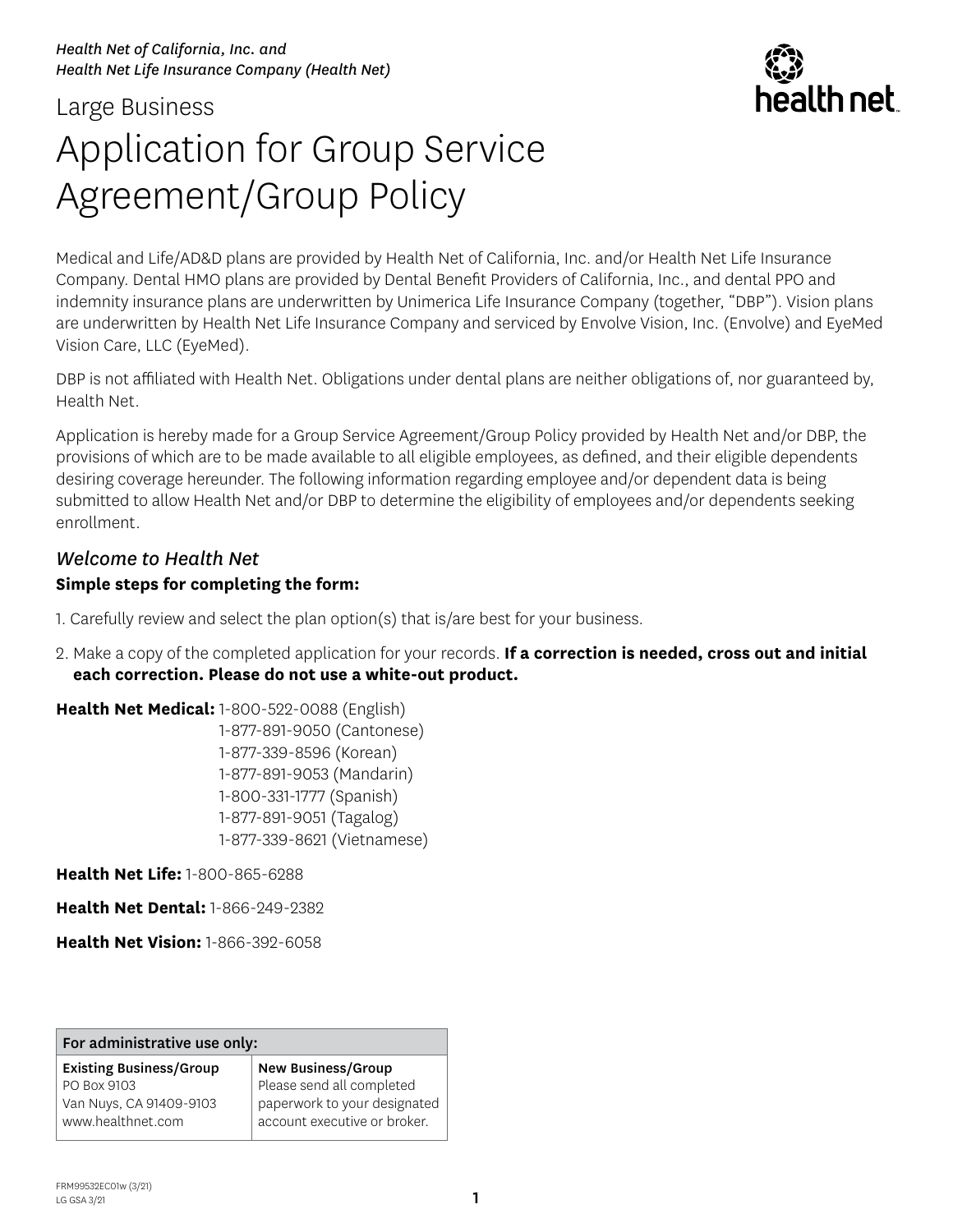Important: Please print all sections in black ink. If adding dental or vision to your existing coverage, please complete sections 1, 2, 3, 6, 7, 8, 11, and 12; for all other changes to existing coverage, please complete only sections 1, 2, 7, and 11.

| Part I. Employer group information                                                                                                                                                                                                                     |               |  |         |                                                                |                |               |                   |  |
|--------------------------------------------------------------------------------------------------------------------------------------------------------------------------------------------------------------------------------------------------------|---------------|--|---------|----------------------------------------------------------------|----------------|---------------|-------------------|--|
| Corporate name or (DBA):<br>SIC:                                                                                                                                                                                                                       |               |  |         | Names of: $\Box$ Affiliates $\Box$ Subsidiaries to be included |                |               |                   |  |
| Location address:                                                                                                                                                                                                                                      |               |  |         |                                                                |                |               |                   |  |
| City:                                                                                                                                                                                                                                                  |               |  |         | State:                                                         |                | ZIP:          |                   |  |
| Billing address (if different than location):                                                                                                                                                                                                          |               |  |         |                                                                |                |               |                   |  |
| City:                                                                                                                                                                                                                                                  |               |  |         | State:                                                         |                | ZIP:          |                   |  |
| Tax ID number (TIN):                                                                                                                                                                                                                                   |               |  |         |                                                                |                |               |                   |  |
| Is the group subject to ERISA? □ Yes □ No, government, public plan or church plan<br>$\Box$ No (please specify reason)                                                                                                                                 |               |  |         |                                                                |                |               |                   |  |
| Administrator contact:                                                                                                                                                                                                                                 | Phone number: |  |         |                                                                | Email address: |               |                   |  |
| Billing contact:                                                                                                                                                                                                                                       | Phone number: |  |         | Email address:                                                 |                |               |                   |  |
| COBRA administrator:                                                                                                                                                                                                                                   | Phone number: |  |         | Email address:                                                 |                |               |                   |  |
| COBRA billing:                                                                                                                                                                                                                                         | Phone number: |  |         | Email address:                                                 |                |               |                   |  |
| Part II. Eligibility information                                                                                                                                                                                                                       |               |  |         |                                                                |                |               |                   |  |
| <b>Payment information</b>                                                                                                                                                                                                                             |               |  | Medical |                                                                | Dental         | <b>Vision</b> | Life <sup>1</sup> |  |
| A) Total number of eligible employees (all active, full-time, permanent<br>employees working the minimum number of hours per week who are<br>eligible for benefits): Note: Do not include employees who have not<br>satisfied the probationary period. |               |  |         |                                                                |                |               |                   |  |
| B) Total number of ineligible employees (any category of employees<br>which is not specifically stated as eligible, including but not limited to<br>contracting employees, board members and part-time employees):                                     |               |  |         |                                                                |                |               |                   |  |
| C) Total number of employees (A+B):                                                                                                                                                                                                                    |               |  |         |                                                                |                |               |                   |  |
| D) Total number of Health Net enrollees (excluding COBRA enrollees):                                                                                                                                                                                   |               |  |         |                                                                |                |               |                   |  |
| E) Number of Health Net COBRA enrollees (applying for health coverage):                                                                                                                                                                                |               |  |         |                                                                |                |               |                   |  |
| F) Number of waivers (Please include a member enrollment form with the<br>"Declination of Coverage" section completed):                                                                                                                                |               |  |         |                                                                |                |               |                   |  |
| Average number of employees (including full-time equivalents) you employed for the entire previous calendar year regardless of whether<br>or not they were eligible for coverage: _                                                                    |               |  |         |                                                                |                |               |                   |  |
| An employee is defined as any person for whom the company issues a W-2, including full-time, part-time, and seasonal workers, and<br>regardless of insurance eligibility. <sup>2</sup>                                                                 |               |  |         |                                                                |                |               |                   |  |
| To calculate the average number of employees, determine the number of employees for each month, add each month's number to get an                                                                                                                      |               |  |         |                                                                |                |               |                   |  |

To calculate the average number of employees, determine the number of employees for each month, add each month's number to get an annual total and then divide by 12 (or # of months in business if less than 12 months). Round up or down to the nearest whole number – example: 300.5 = 301. Do not spell out the number – example: write 300, not three hundred.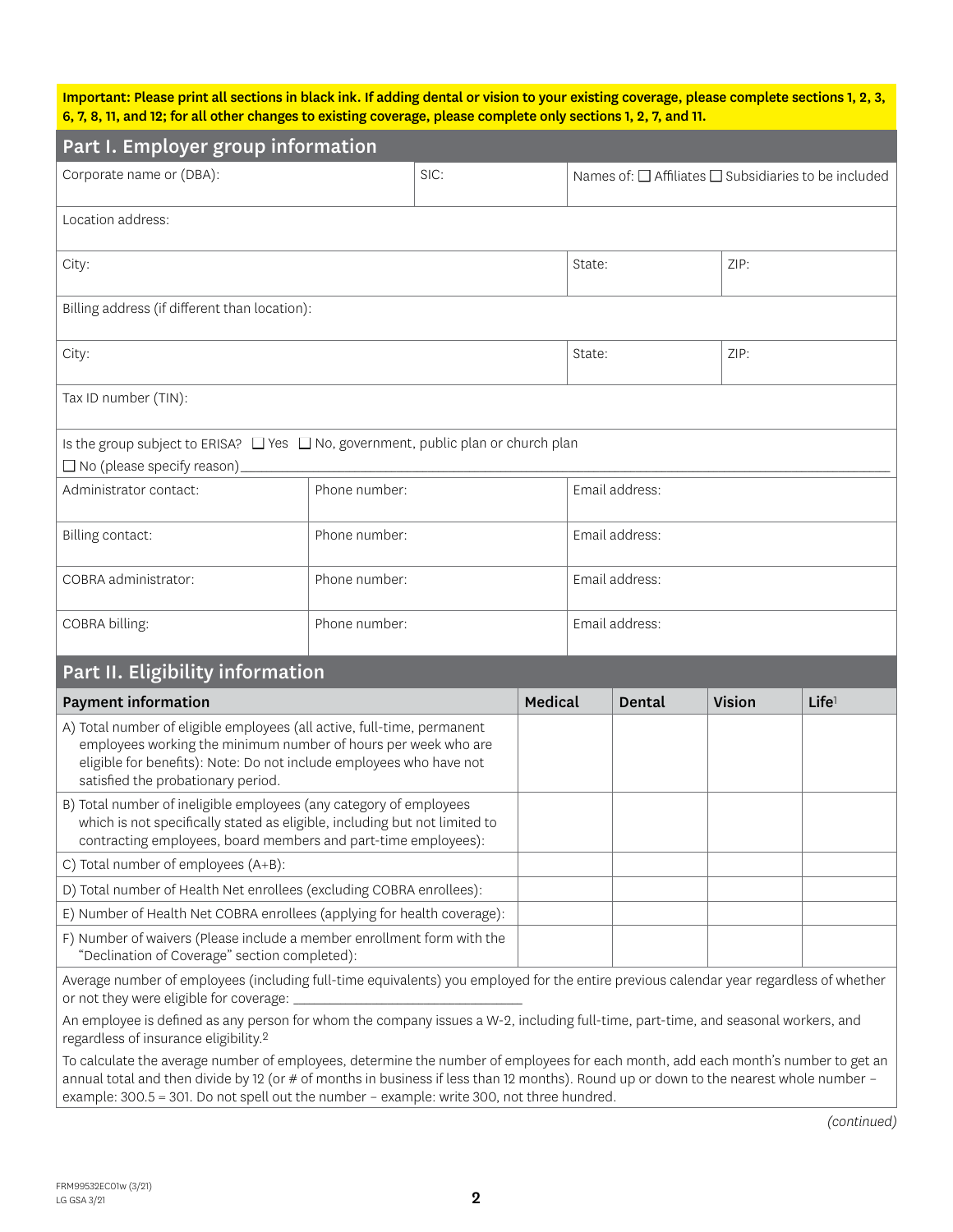## Part II. Eligibility information (continued)

Total number of employees worldwide: Count all employees regardless of whether they are eligible for coverage. Include full-time and part-time employees. Do not include 1099 and seasonal employees:

Are employees eligible for all products? ■ Yes ■ No If "No," define criteria: \_\_\_\_\_\_\_\_\_\_\_\_\_\_\_\_\_\_\_\_\_\_\_\_\_\_\_\_\_\_\_\_\_\_\_\_\_\_\_\_\_\_\_\_\_\_\_\_\_\_\_\_\_\_\_\_\_\_\_\_\_\_\_\_\_\_\_\_\_.

Are all eligible employees presently, actively employed?  $\Box$  Yes  $\Box$  No If "No," list names and explanations.

Indicate how many full-time employees, including full-time equivalents (FTEs), you employed in the most recent calendar year based on available information:

How did you determine group size? □ Prior calendar quarter □ Prior calendar year

Note: A "large employer" must employ at least 101 full-time employees, including full-time equivalents, on business days during the preceding calendar year.

□ Group meets the definition of a "large employer" for the upcoming coverage period

### **Eligible dependents**

 $\Box$  Spouse/domestic partner, children (from birth to age 26), disabled children.<sup>3</sup> (For Dependent Life Insurance, children are covered through age 25.)

through age 25.)<br>1. How would you like your COBRA enrollees to be billed? □ Group billed □ Member billed □ COBRA TPA<br>2. Within the last 12 months, has the employer held a Health Net contract? □ Yes □ No

2. Within the last 12 months, has the employer held a Health Net contract?  $\Box$  Yes  $\Box$  No

3. Do the eligible enrollees represent a carve-out either by class, location or union affiliation?  $\Box$  Yes  $\Box$  No

### Part III. Effective date information

| <b>Payment information</b>                                                                                                                                                                                                                                                                                                                                                           | Medical | Dental | <b>Vision</b> | Life and/or AD&D |  |  |  |  |  |
|--------------------------------------------------------------------------------------------------------------------------------------------------------------------------------------------------------------------------------------------------------------------------------------------------------------------------------------------------------------------------------------|---------|--------|---------------|------------------|--|--|--|--|--|
| Requested effective date (mm/dd/yy):                                                                                                                                                                                                                                                                                                                                                 |         |        |               |                  |  |  |  |  |  |
| Part IV. Current carrier (Determination of full-time employee status and eligibility)                                                                                                                                                                                                                                                                                                |         |        |               |                  |  |  |  |  |  |
| Is your company currently active with other health insurance? $\Box$ Yes $\Box$ No<br>If so, will you be canceling your other health insurance if approved with Health Net? □ Yes □ No<br>Will Health Net be the only carrier? $\Box$ Yes $\Box$ No<br>If "No," confirm rate structure is similar amongst all carriers: $\Box$ Yes $\Box$ No<br>And, if "No," list other carrier(s): |         |        |               |                  |  |  |  |  |  |
|                                                                                                                                                                                                                                                                                                                                                                                      |         |        |               |                  |  |  |  |  |  |
| Number of enrollees not covered by workers' compensation: ______________________                                                                                                                                                                                                                                                                                                     |         |        |               |                  |  |  |  |  |  |
| (Employers required to have workers' compensation must have a policy in effect to be eligible with Health Net.)                                                                                                                                                                                                                                                                      |         |        |               |                  |  |  |  |  |  |
| Part V. Employer's probationary period                                                                                                                                                                                                                                                                                                                                               |         |        |               |                  |  |  |  |  |  |
| 1. Will there be eligibility conditions that will apply prior to the probationary period? $\Box$ Yes $\Box$ No<br>(E.g., being in an eligible job classification, achieving job-related licensure requirements or satisfying a "reasonable and bona fide<br>employment-based orientation period")                                                                                    |         |        |               |                  |  |  |  |  |  |
| 2. Employer's probationary period for new hires/rehires - first of the month following:                                                                                                                                                                                                                                                                                              |         |        |               |                  |  |  |  |  |  |
| $\Box$ Date of hire $\Box$ 1 month $\Box$ 30 days $\Box$ 60 days* $\Box$ Trust account (Trust rules apply.) $\Box$ Other: 4                                                                                                                                                                                                                                                          |         |        |               |                  |  |  |  |  |  |
| *Health Net will adjust the effective date for new enrollees if needed to ensure that the waiting period does not exceed 90 days.<br>This would not apply to self-managed groups.                                                                                                                                                                                                    |         |        |               |                  |  |  |  |  |  |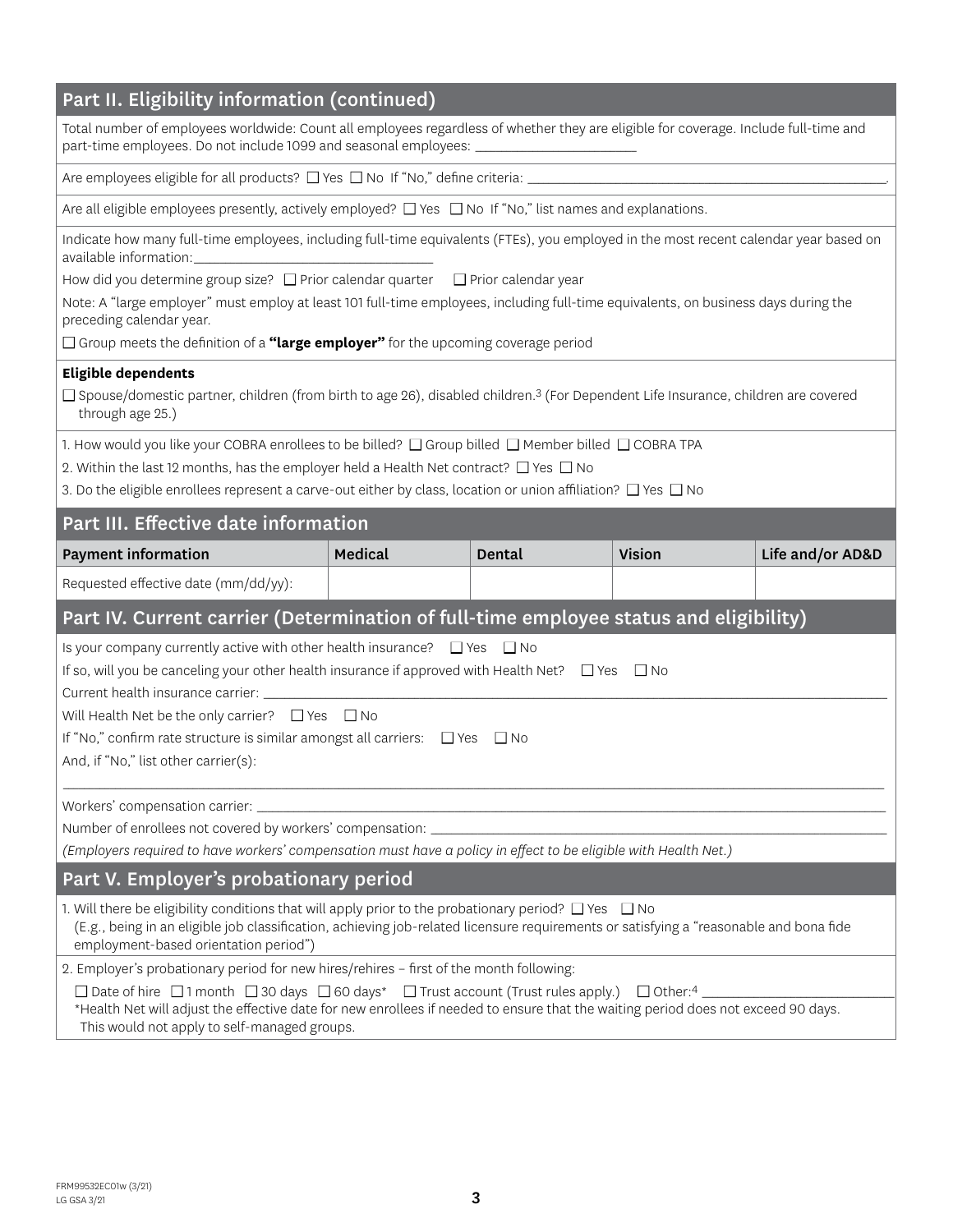| Part VI. Employer contribution              |                                                                                                                         |                                         |  |  |  |  |  |  |  |
|---------------------------------------------|-------------------------------------------------------------------------------------------------------------------------|-----------------------------------------|--|--|--|--|--|--|--|
|                                             |                                                                                                                         | Percentage of employer contribution (%) |  |  |  |  |  |  |  |
| <b>Product</b>                              | <b>Employee</b>                                                                                                         | <b>Dependent</b>                        |  |  |  |  |  |  |  |
|                                             | Medical                                                                                                                 |                                         |  |  |  |  |  |  |  |
|                                             |                                                                                                                         |                                         |  |  |  |  |  |  |  |
|                                             |                                                                                                                         |                                         |  |  |  |  |  |  |  |
|                                             |                                                                                                                         |                                         |  |  |  |  |  |  |  |
|                                             |                                                                                                                         |                                         |  |  |  |  |  |  |  |
|                                             |                                                                                                                         |                                         |  |  |  |  |  |  |  |
|                                             |                                                                                                                         |                                         |  |  |  |  |  |  |  |
|                                             | Dental                                                                                                                  |                                         |  |  |  |  |  |  |  |
|                                             |                                                                                                                         |                                         |  |  |  |  |  |  |  |
|                                             |                                                                                                                         |                                         |  |  |  |  |  |  |  |
|                                             |                                                                                                                         |                                         |  |  |  |  |  |  |  |
|                                             | Vision                                                                                                                  |                                         |  |  |  |  |  |  |  |
|                                             |                                                                                                                         |                                         |  |  |  |  |  |  |  |
|                                             |                                                                                                                         |                                         |  |  |  |  |  |  |  |
|                                             |                                                                                                                         |                                         |  |  |  |  |  |  |  |
|                                             | Life and/or AD&D                                                                                                        |                                         |  |  |  |  |  |  |  |
| <b>Basic Life Coverage</b>                  |                                                                                                                         |                                         |  |  |  |  |  |  |  |
| Please indicate benefits being applied for: |                                                                                                                         |                                         |  |  |  |  |  |  |  |
| Medical                                     | □ Health Net Life Insurance Company (EPO, PPO, PPO HSA-Compatible, PPO Integrated HSA,<br>PPO Integrated HRA, Flex Net) |                                         |  |  |  |  |  |  |  |
|                                             | □ Health Net of California, Inc. (HMO, Salud, Elect, Elect Open Access, Select, Seniority Plus)                         |                                         |  |  |  |  |  |  |  |
| Life/AD&D                                   | □ Health Net Life Insurance Company                                                                                     |                                         |  |  |  |  |  |  |  |
| Dental                                      | □ Dental Benefit Providers of California, Inc. (DHMO)                                                                   |                                         |  |  |  |  |  |  |  |
|                                             | □ Unimerica Life Insurance Company (PPO Dental, Indemnity Dental)                                                       |                                         |  |  |  |  |  |  |  |
| <b>Vision</b>                               | □ Health Net Life Insurance Company (PPO Vision)                                                                        |                                         |  |  |  |  |  |  |  |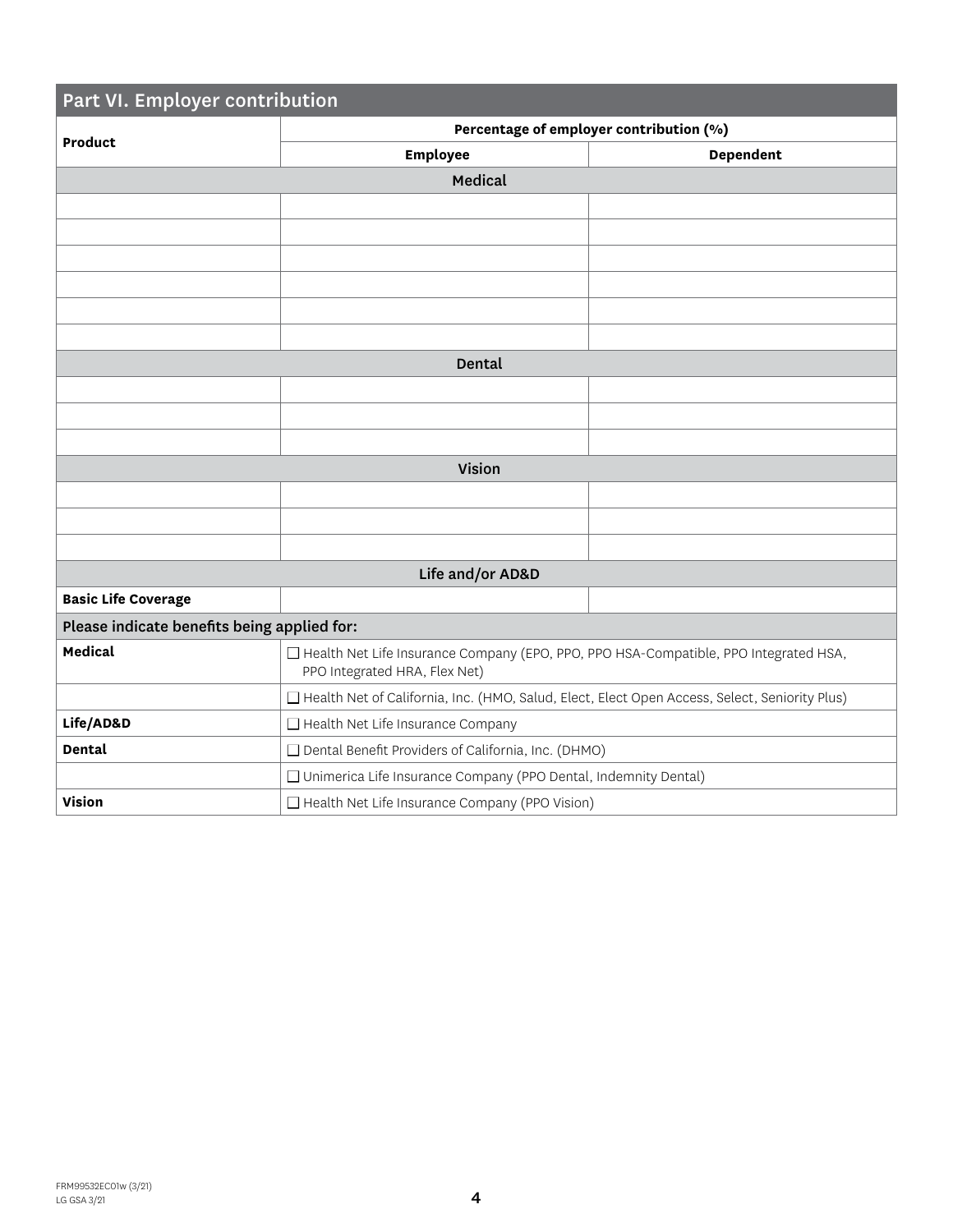|                |              | Part VII. Plan selection and rates           |                                                                                    |                       |                          |         |        |           |              |                      |                      |        |
|----------------|--------------|----------------------------------------------|------------------------------------------------------------------------------------|-----------------------|--------------------------|---------|--------|-----------|--------------|----------------------|----------------------|--------|
|                |              |                                              |                                                                                    |                       |                          | Medical |        |           |              |                      |                      |        |
|                |              |                                              |                                                                                    | Supplemental plans    |                          |         |        |           |              | <b>Total rates</b>   |                      |        |
| <b>Product</b> | Plan<br>code | Prescription                                 | Mental<br>health                                                                   | Chiro/<br>Acupuncture | <b>Bundled</b><br>vision |         | Single |           | 2-party      | EE and SP            | EE and<br>child(ren) | Family |
|                |              |                                              |                                                                                    |                       |                          |         |        |           |              |                      |                      |        |
|                |              |                                              |                                                                                    |                       |                          |         |        |           |              |                      |                      |        |
|                |              |                                              |                                                                                    |                       |                          |         |        |           |              |                      |                      |        |
|                |              |                                              |                                                                                    |                       |                          |         |        |           |              |                      |                      |        |
|                |              |                                              |                                                                                    |                       |                          |         |        |           |              |                      |                      |        |
|                |              |                                              |                                                                                    |                       |                          | Dental  |        |           |              |                      |                      |        |
|                |              |                                              |                                                                                    |                       |                          |         |        |           | <b>Rates</b> |                      |                      |        |
|                |              | Product and plan code                        |                                                                                    |                       |                          |         |        |           |              | EE and               |                      |        |
|                |              |                                              |                                                                                    | Single                |                          | 2-party |        |           | EE and SP    | child(ren)           |                      | Family |
|                |              |                                              |                                                                                    |                       |                          |         |        |           |              |                      |                      |        |
|                |              |                                              |                                                                                    |                       |                          |         |        |           |              |                      |                      |        |
|                |              |                                              |                                                                                    |                       |                          |         |        |           |              |                      |                      |        |
|                |              |                                              |                                                                                    |                       |                          | Vision  |        |           |              |                      |                      |        |
|                |              |                                              |                                                                                    |                       |                          |         |        |           | <b>Rates</b> |                      |                      |        |
|                |              | Product and plan code                        |                                                                                    | Single                | 2-party                  |         |        | EE and SP |              | EE and<br>child(ren) |                      | Family |
|                |              |                                              |                                                                                    |                       |                          |         |        |           |              |                      |                      |        |
|                |              |                                              |                                                                                    |                       |                          |         |        |           |              |                      |                      |        |
|                |              |                                              |                                                                                    |                       | Medicare                 |         |        |           |              |                      |                      |        |
|                |              | Product and plan code                        |                                                                                    |                       | Supplemental plans       |         |        |           |              |                      | <b>Total rates</b>   |        |
|                |              |                                              |                                                                                    |                       |                          |         |        |           |              |                      |                      |        |
| <b>HRA</b>     |              |                                              |                                                                                    |                       |                          |         |        |           |              |                      |                      |        |
|                |              | Product and plan<br>(Select one option only) | Plan A: HRA pays first<br>Plan B: Member pays first<br>Plan C: HRA with debit card |                       |                          |         |        |           |              |                      |                      |        |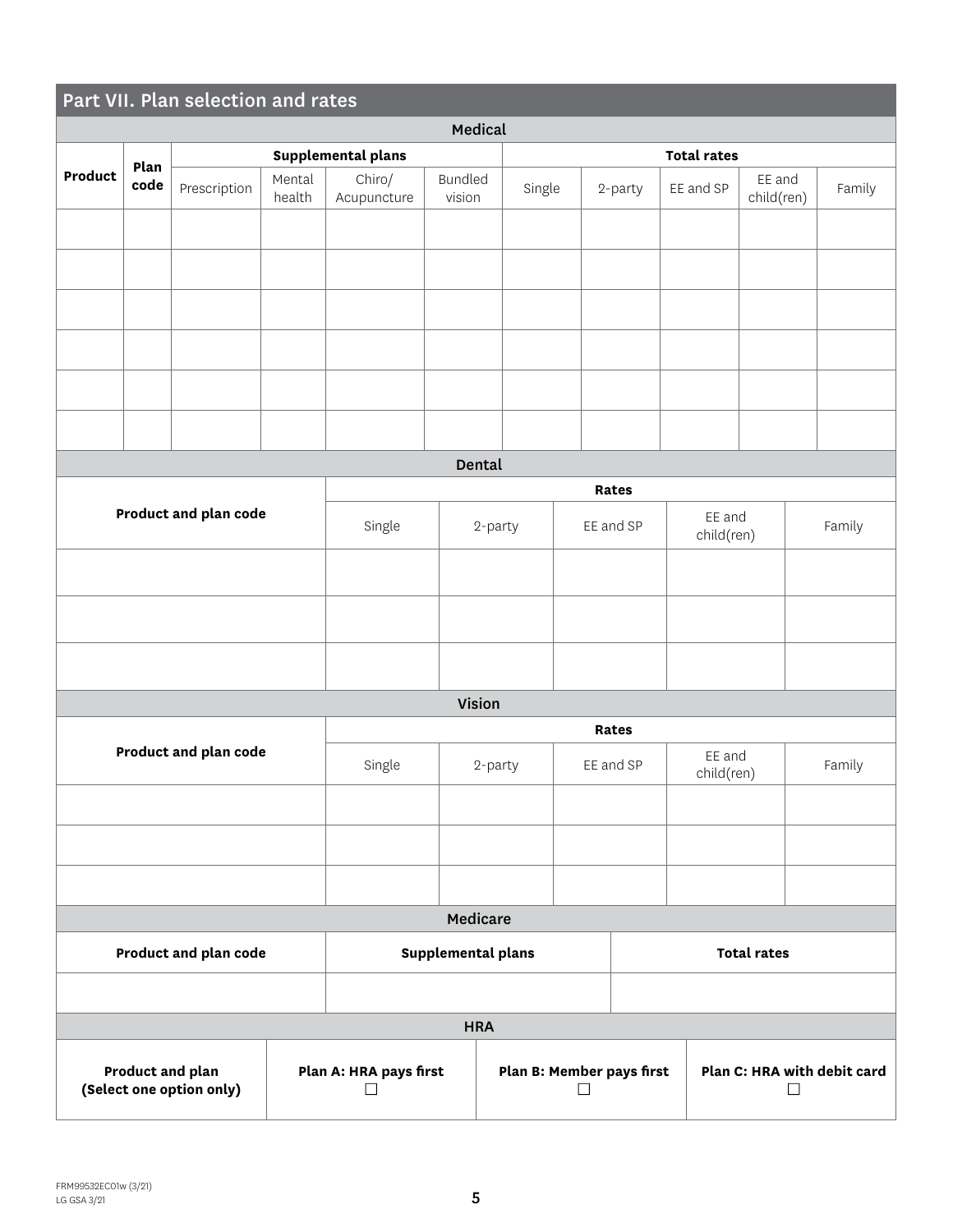| Part VIII. Life, AD&D and Supplemental benefits (applicable to Life and/or AD&D insurance only) |                |                                                                      |                                                                         |                                                                     |                |                          |                     |       |                              |
|-------------------------------------------------------------------------------------------------|----------------|----------------------------------------------------------------------|-------------------------------------------------------------------------|---------------------------------------------------------------------|----------------|--------------------------|---------------------|-------|------------------------------|
| Life and AD&D benefits                                                                          |                |                                                                      |                                                                         |                                                                     |                |                          |                     |       |                              |
| <b>Class</b>                                                                                    | Flat<br>amount | Salary-<br>based                                                     |                                                                         | For salary-based benefits, round to:                                |                |                          | Minimum<br>benefits |       | Maximum<br>benefits          |
| 1.                                                                                              | \$             | or _________ x salary   □ Next higher □ Next lower □ Nearest \$1,000 |                                                                         |                                                                     |                |                          | \$                  |       | \$                           |
| 2.                                                                                              | \$             | or ________ x salary   □ Next higher □ Next lower □ Nearest \$1,000  |                                                                         |                                                                     |                |                          | \$                  |       | \$                           |
| 3.                                                                                              | \$             | or $\_\_\_\_\$ x salary $\ $                                         | $\Box$ Next higher $\Box$ Next lower $\Box$ Nearest \$1,000             |                                                                     |                |                          | \$                  |       | \$                           |
| 4.                                                                                              | \$             | or $\_\_\_\_\$ x salary $\ $                                         | \$<br>\$<br>$\Box$ Next higher $\Box$ Next lower $\Box$ Nearest \$1,000 |                                                                     |                |                          |                     |       |                              |
| 5.                                                                                              | \$             |                                                                      |                                                                         | or ________ x salary   □ Next higher □ Next lower □ Nearest \$1,000 |                |                          |                     |       | \$                           |
| Age-benefit reduction schedule:<br>$\Box$ Standard (Basic Life benefits terminate on the        |                |                                                                      | Age                                                                     |                                                                     | 65-69          | $70 - 74$                | $75 - 79$           | 80-84 | $85+$                        |
| retirement.)                                                                                    |                | first of the month coinciding with or following                      |                                                                         | % of original benefit                                               | 65%            | 45%                      | 30%                 | 20%   | 15%                          |
| Dependents benefits: □ Yes □ No                                                                 |                |                                                                      |                                                                         | Supplemental Life                                                   |                | $\Box$ Yes $\Box$ No     |                     |       |                              |
| Options:                                                                                        | Spouse         | Child                                                                |                                                                         | Supplemental AD&D <sup>5</sup>                                      |                | $\Box$ Yes $\Box$ No     |                     |       |                              |
| $\Box$ High:                                                                                    | \$5,000        | \$2,000                                                              |                                                                         |                                                                     |                |                          |                     |       |                              |
| $\Box$ Low:                                                                                     | \$2,000        | \$1,000                                                              |                                                                         |                                                                     |                |                          |                     |       |                              |
| Rates <sup>5</sup>                                                                              |                |                                                                      |                                                                         |                                                                     |                |                          |                     |       |                              |
| Class                                                                                           |                | <b>Basic AD&amp;D</b>                                                |                                                                         | Dependent Life <sup>6</sup>                                         |                | <b>Supplemental Life</b> |                     |       | <b>Supplemental AD&amp;D</b> |
| $/$ \$1,000<br>$\frac{1}{2}$                                                                    |                | $$$ $/ $1,000$                                                       | $\frac{1}{2}$                                                           | / family unit                                                       | $$$ $/ $1,000$ |                          | $$$ $/$ \$1,000     |       |                              |

## Part IX. Underwriting criteria

### **General conditions**

- 1. The issuance of coverage and a Group Service Agreement and/or Group Policy is subject to underwriting review and approval by Health Net and/or DBP, and receipt of the first month's premium. The initial quoted rates are subject to Health Net, DBP and/ or Fidelity's review and revision based on actual enrollment and any other variations in the group from conditions outlined in the Underwriting Assumptions.
- 2.Coverage will be effective on the noted effective date if the Application is accepted and approved by Health Net and/or DBP, as appropriate.

The following standard minimum participation and contribution requirements apply unless modified in quote or renewal Underwriting Assumptions.

Minimum Contribution is defined as: The employer contribution toward Health Net's premium must be equal to or greater than 50% of employee single premium.

Minimum Participation is defined as: Where coverage is offered on a contributory basis, health plan enrollment represents the greater of 75% of the eligible active employee population or 76 enrolled active employees; if more than one health plan is offered, Health Net's enrollment represents the greater of 38% of the eligible employee population or 38 enrolled active employees; if coverage is offered on a non-contributory basis, health plan enrollment will be 100% of the eligible employee population.

Failure to maintain these minimum contribution and minimum participation requirements may result in termination or nonrenewal.

1Life insurance.

2This information is for rating purposes and not to determine group size. The determination of how to count employees of related corporate entities when calculating group size for medical loss ratio (MLR) purposes is based on whether the entities are considered a single employer under Section 414 of the Internal Revenue Code (subsection (b), (c), (m), or (o)) and is not based on the multiple tax identification status of the related entities.

3Children who, upon reaching the age of 26, are incapable of self-support because of a physical or mental disability which existed continuously from the date prior to attainment of age 26, are chiefly dependent upon the principal covered person for support and maintenance, and for whom timely proof of disability and dependency are provided to Health Net.

4Requires underwriting approval.

5Supplemental AD&D is only available if supplemental life has been selected.

6For Life and AD&D, if age-banded, please attach rate table only.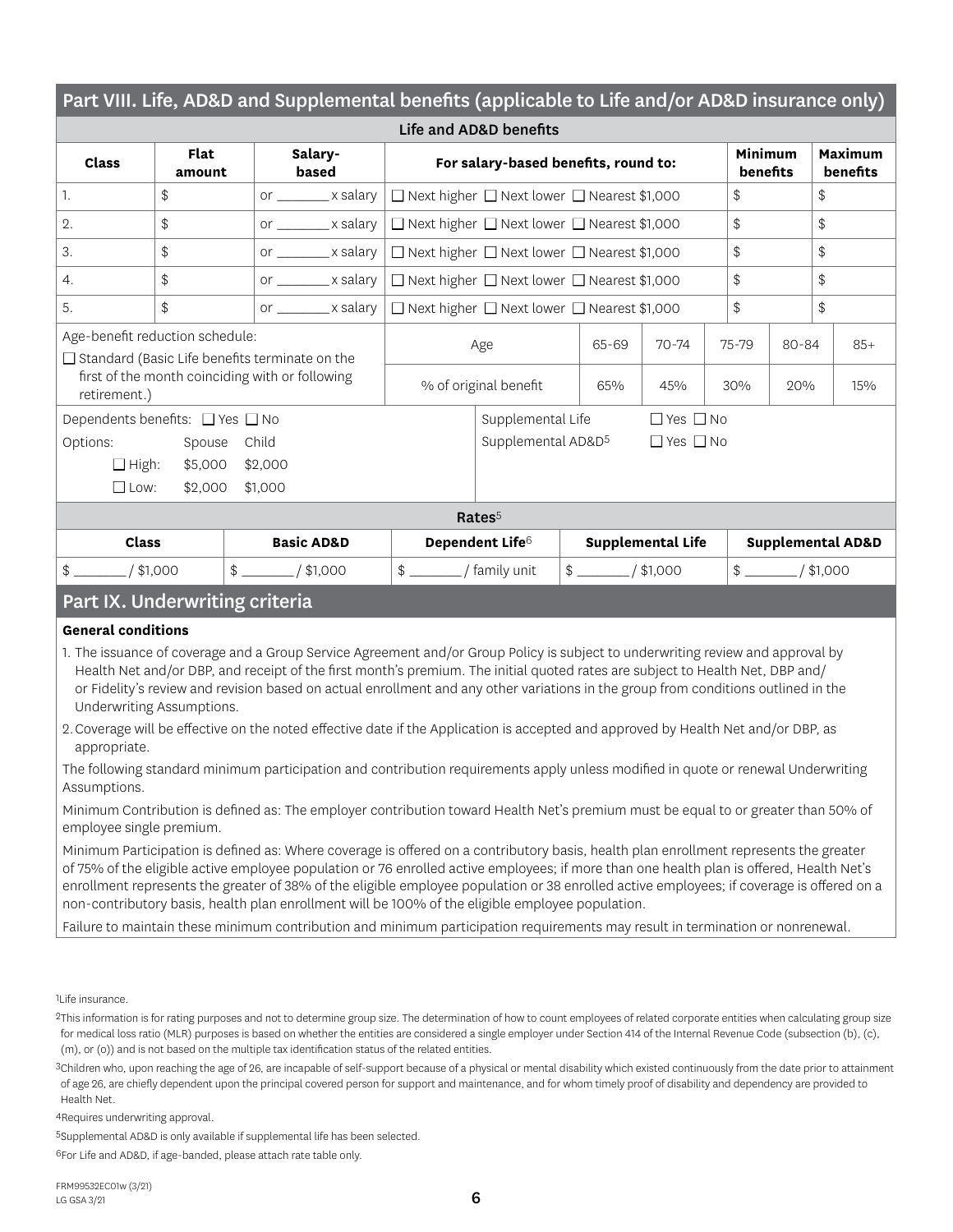## Part X. Disclaimer/Binding Arbitration Agreement

Applicant, in the event this Application is accepted, agrees to make authorized payroll dues deductions for such eligible employees who enroll under the agreement(s)/Policy and to forward such amounts in advance of the due date to Health Netand/or DBP, together with the reports necessary to maintain accurate and complete membership records. Furthermore, applicant agrees to comply with the applicable regulations pertaining to membership requirements, additions to the group and deletions from the group. Please return this Application to your Health Net account executive or broker as specified.

Applicant, in the event this Application is accepted, agrees to cooperate with Health Net in complying fully with the requirements of section 2715 of the Public Health Service Act to disclose summary plan and benefit information to eligible and renewing plan participants and beneficiaries. Applicant acknowledges that it has received Health Net's "Summary of Benefits and Coverage to Eligible and Covered Persons – Instructions for Reproduction and Distribution" and agrees to assume the responsibilities assigned to the "Group" thereunder.

This "Application for Group Service Agreement/Group Policy" and any attached Addendum, together with the Health Net and/or DBP Plan Contract or Insurance Policy (as referenced herein), and the employee enrollment forms, form the entire agreement between the parties.

#### California law prohibits an HIV test from being required or used by health insurance companies as a condition of obtaining health insurance coverage.

### Electronic Document Consent – Signature Required

Certain group plan documents (e.g., Summary of Benefits and Coverage (SBC), Group Service Agreement/Group Policy) are posted electronically on Health Net's secure website or distributed electronically to the group's email address(es) listed on this application. (The group's administrator can access, download and print the documents that are posted on the Health Net website by registering and logging on to [www.healthnet.com\)](http://www.healthnet.com) and you may opt out at any time and receive your plan documents by mail. By signing immediately below, the applicant agrees to receive documents electronically and consents to the electronic retrieval and/or delivery of such documents. Your participation in our electronic document retrieval/delivery program is voluntary. If you require your plan documents to be delivered by mail, or if you require an email address change, please contact your account representative as soon as possible to ensure timely delivery. If you do not sign immediately below you will receive plan documents by mail.

| Officer of the company signature: |  | Officer title: | Date: |
|-----------------------------------|--|----------------|-------|
|-----------------------------------|--|----------------|-------|

Email address:

**BINDING ARBITRATION AGREEMENT:** On behalf of the group applicant, I understand and agree that any and all disputes or disagreements between the group (or enrolled members) and Health Net and/or DBP regarding the construction, interpretation, performance, or breach of the Health Net and/or DBP Plan Contract or Insurance Policy, or regarding other matters relating to or arising out of the Health Net and/ or DBP Plan Contract or Insurance Policy, whether stated in tort, contract or otherwise, except disputes concerning adverse benefit determinations as defined in 45 CFR 147.136, must be submitted to individual, final and binding bilateral arbitration in lieu of a jury or court trial, and that I am waiving all rights to class arbitration. I understand that, by agreeing to submit all disputes to individual, final and binding arbitration, all parties, including Health Net and/or DBP are giving up their constitutional rights to the extent permitted by law to have their dispute decided in a court of law before a jury, and waiving any right to pursue class claims. I also understand that disputes with Health Net and/or DBP involving claims for medical services malpractice (that is, whether any medical services rendered were unnecessary or unauthorized or were improperly, negligently or incompetently rendered) are also subject to final and binding bilateral arbitration. In the event that the total amount of damages claimed is \$50,000 or less with respect to disputes involving alleged professional liability or medical malpractice, the parties shall, within 30 days of submission of the demand for arbitration, appoint a mutually acceptable single neutral arbitrator who shall hear and decide the case and have no jurisdiction to award more than \$50,000. If the parties fail to reach an agreement during this time frame, then either party may apply to a court of competent jurisdiction for appointment of the arbitrator(s) to hear and decide the matter, in accordance with California Code of Civil Procedure 1281.6. A more detailed arbitration provision is included in the Health Net and/or DBP Plan Contract or Insurance Policy.

Officer of the company signature:

Officer title: Date:

Applicant's signature above confirms to the best of their knowledge or belief: 1) Applicant's agreement to all the terms and conditions set out in this Application, including the Conditions of Enrollment and Underwriting Assumptions; and 2) the accuracy and completeness of the information that the Applicant has entered in this Application.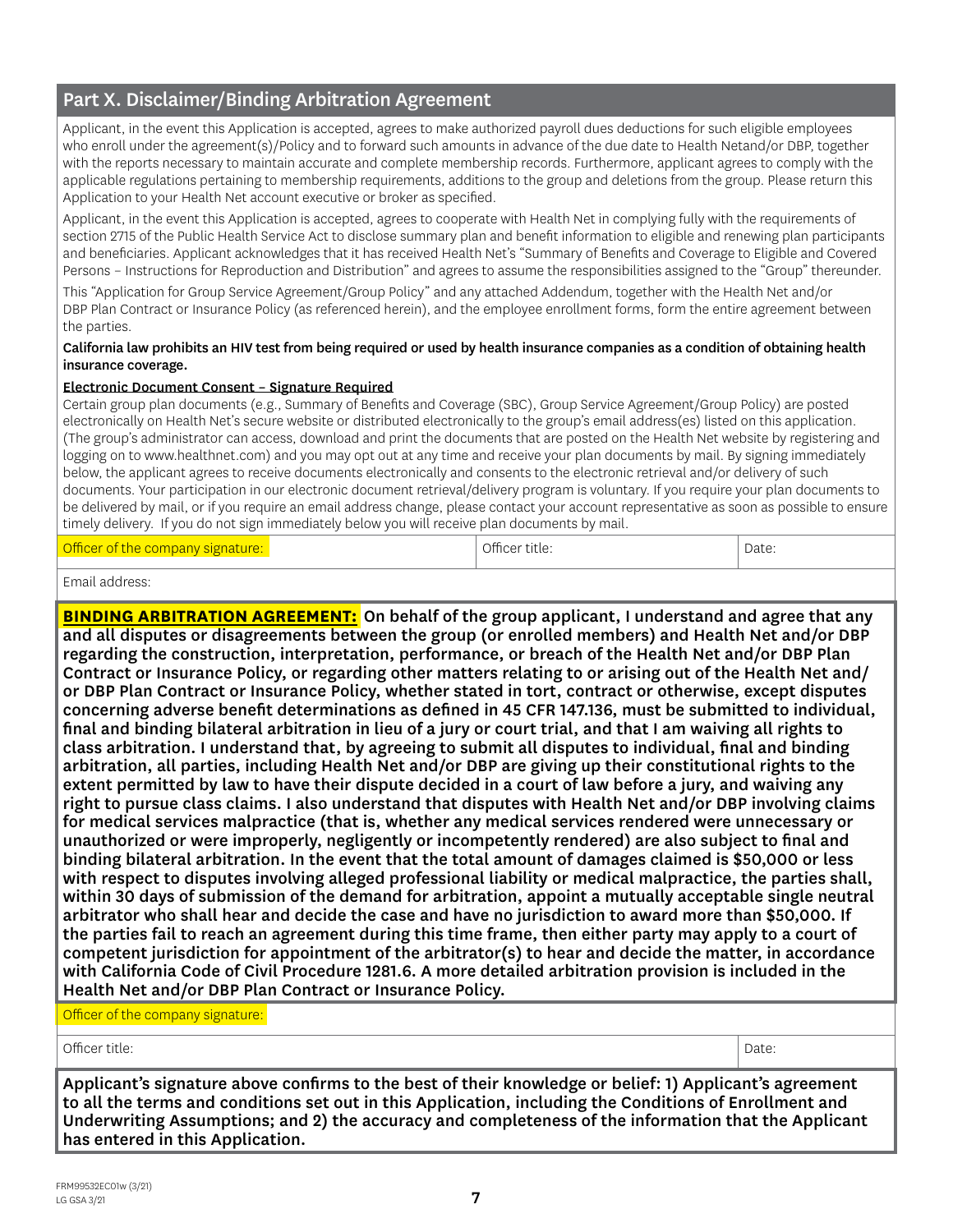| Part XI. Broker information                                                                                                                                                                                                                                                                                                                                                                                                                                                                                                                                                                                                                                                                                                                           |                         |                         |                         |                                         |  |  |  |
|-------------------------------------------------------------------------------------------------------------------------------------------------------------------------------------------------------------------------------------------------------------------------------------------------------------------------------------------------------------------------------------------------------------------------------------------------------------------------------------------------------------------------------------------------------------------------------------------------------------------------------------------------------------------------------------------------------------------------------------------------------|-------------------------|-------------------------|-------------------------|-----------------------------------------|--|--|--|
| Broker name:                                                                                                                                                                                                                                                                                                                                                                                                                                                                                                                                                                                                                                                                                                                                          | Health Net broker ID #: | Broker lic. #:          |                         | Date submitted:                         |  |  |  |
| Agency name:                                                                                                                                                                                                                                                                                                                                                                                                                                                                                                                                                                                                                                                                                                                                          | Telephone #:            | Fax $#$ :               |                         | Email address:                          |  |  |  |
| Address:                                                                                                                                                                                                                                                                                                                                                                                                                                                                                                                                                                                                                                                                                                                                              |                         |                         |                         |                                         |  |  |  |
| City:                                                                                                                                                                                                                                                                                                                                                                                                                                                                                                                                                                                                                                                                                                                                                 |                         | State:                  |                         | ZIP:                                    |  |  |  |
| Broker/Consultant signature:                                                                                                                                                                                                                                                                                                                                                                                                                                                                                                                                                                                                                                                                                                                          | Date:                   |                         | Account executive name: | Date:                                   |  |  |  |
| General agent/ID #:<br>Date:                                                                                                                                                                                                                                                                                                                                                                                                                                                                                                                                                                                                                                                                                                                          |                         |                         |                         |                                         |  |  |  |
| General agent verification: Open enrollment materials provided to the employer<br>included the applicable Summary of Benefits and Coverage (SBC).                                                                                                                                                                                                                                                                                                                                                                                                                                                                                                                                                                                                     |                         |                         |                         | General agent representative signature: |  |  |  |
| <b>Second broker information</b>                                                                                                                                                                                                                                                                                                                                                                                                                                                                                                                                                                                                                                                                                                                      |                         |                         |                         |                                         |  |  |  |
| Broker name:                                                                                                                                                                                                                                                                                                                                                                                                                                                                                                                                                                                                                                                                                                                                          | Health Net broker ID #: | Broker lic. #:          |                         | Date submitted:                         |  |  |  |
| Agency name:                                                                                                                                                                                                                                                                                                                                                                                                                                                                                                                                                                                                                                                                                                                                          | Telephone #:            | Fax $#$ :               |                         | Email address:                          |  |  |  |
| Address:                                                                                                                                                                                                                                                                                                                                                                                                                                                                                                                                                                                                                                                                                                                                              |                         |                         |                         |                                         |  |  |  |
| City:                                                                                                                                                                                                                                                                                                                                                                                                                                                                                                                                                                                                                                                                                                                                                 |                         | State:                  |                         | ZIP:                                    |  |  |  |
| Broker/Consultant signature:                                                                                                                                                                                                                                                                                                                                                                                                                                                                                                                                                                                                                                                                                                                          | Date:                   |                         | Account executive name: | Date:                                   |  |  |  |
| General agent/ID #:                                                                                                                                                                                                                                                                                                                                                                                                                                                                                                                                                                                                                                                                                                                                   |                         |                         |                         | Date:                                   |  |  |  |
| General agent verification: Open enrollment materials provided to the employer<br>included the applicable Summary of Benefits and Coverage (SBC).                                                                                                                                                                                                                                                                                                                                                                                                                                                                                                                                                                                                     |                         |                         |                         | General agent representative signature: |  |  |  |
| Part XII. Agent/broker certification                                                                                                                                                                                                                                                                                                                                                                                                                                                                                                                                                                                                                                                                                                                  |                         |                         |                         |                                         |  |  |  |
|                                                                                                                                                                                                                                                                                                                                                                                                                                                                                                                                                                                                                                                                                                                                                       |                         | (name of agent/broker), |                         |                                         |  |  |  |
| (NOTE: You must select the appropriate box. You may only select one box.)                                                                                                                                                                                                                                                                                                                                                                                                                                                                                                                                                                                                                                                                             |                         |                         |                         |                                         |  |  |  |
| $\Box$ did not assist the applicant(s) in any way in completing or submitting this application. All information was completed by the<br>applicant(s) with no assistance or advice of any kind from me.                                                                                                                                                                                                                                                                                                                                                                                                                                                                                                                                                |                         |                         |                         |                                         |  |  |  |
| <b>OR</b><br>$\Box$ assisted the applicant(s) in submitting this application. I advised the applicant(s) that he or she should answer all questions completely<br>and truthfully and that no information requested on the application should be withheld. I explained that withholding information<br>could result in rescission or cancellation of coverage in the future. The applicant(s) indicated to me that he or she understood these<br>instructions and warnings. To the best of my knowledge, the information on the application is complete and accurate. I explained to the<br>applicant, in easy to understand language, the risk to the applicant of providing inaccurate information, and the applicant understood<br>the explanation. |                         |                         |                         |                                         |  |  |  |
| If I willfully state as true any material fact I know to be false, I shall, in addition to any applicable penalties or remedies available under<br>current law, be subject to a civil penalty of up to ten thousand dollars (\$10,000).                                                                                                                                                                                                                                                                                                                                                                                                                                                                                                               |                         |                         |                         |                                         |  |  |  |
| Please answer all questions 1 through 3:                                                                                                                                                                                                                                                                                                                                                                                                                                                                                                                                                                                                                                                                                                              |                         |                         |                         |                                         |  |  |  |
| 1. Who filled out and completed the application form? ______                                                                                                                                                                                                                                                                                                                                                                                                                                                                                                                                                                                                                                                                                          |                         |                         |                         |                                         |  |  |  |
| 2. Did you personally witness the applicant(s) sign the application? $\Box$ Yes                                                                                                                                                                                                                                                                                                                                                                                                                                                                                                                                                                                                                                                                       |                         | $\Box$ No               |                         |                                         |  |  |  |
| 3. Did you review the application after the applicant(s) signed it?<br>$\Box$ No<br>$\Box$ Yes                                                                                                                                                                                                                                                                                                                                                                                                                                                                                                                                                                                                                                                        |                         |                         |                         |                                         |  |  |  |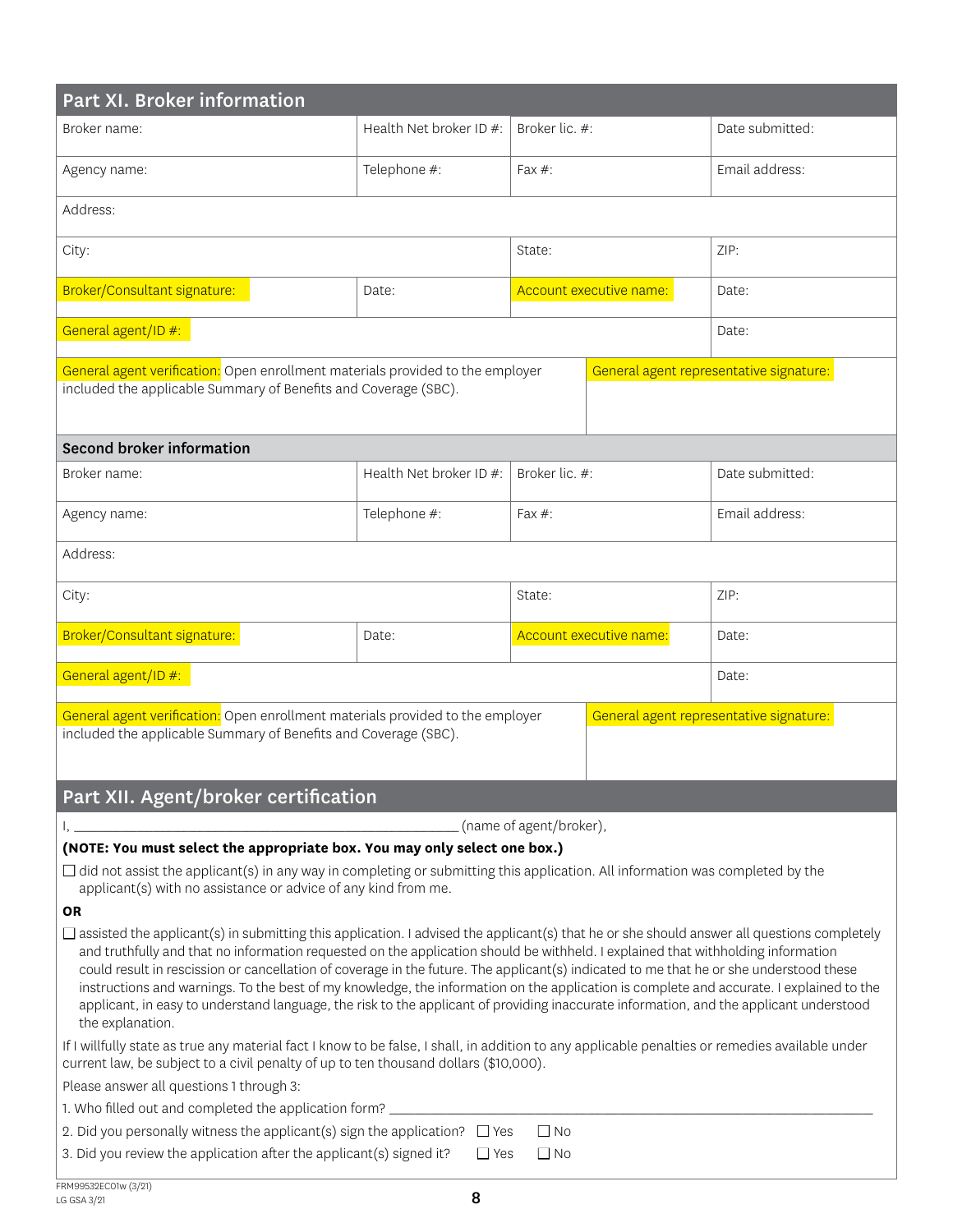| Part XIII. For Health Net use only |                 |       |                          |                                                                   |  |  |  |  |  |
|------------------------------------|-----------------|-------|--------------------------|-------------------------------------------------------------------|--|--|--|--|--|
| Underwriter signature:             |                 | Date: |                          | Approved coverages:<br>$\Box$ Medical $\Box$ Dental $\Box$ Vision |  |  |  |  |  |
| E-signature:                       |                 |       |                          |                                                                   |  |  |  |  |  |
| Date application was interpreted:  | Effective date: |       | Policyholder $#$ (Life): |                                                                   |  |  |  |  |  |

Health Net of California, Inc. offers the following products: HMO, Salud, Elect, Elect Open Access, Select, Seniority Plus. Health Net Life Insurance Company offers the following products: EPO, PPO, PPO HSA-Compatible, PPO Integrated HSA, PPO Integrated HRA, Flex Net, Life and AD&D insurance. Unimerica Life Insurance Company offers the following products: Dental PPO and Dental Indemnity. Dental Benefit Providers of California, Inc. offers the following product: Dental HMO. Health Net Life Insurance Company offers the following product serviced by Envolve Vision, Inc. and EyeMed Vision Care, LLC: Vision PPO.

"Plan Contract" refers to the Health Net of California, Inc. and/or Dental Benefit Providers of California, Inc. Group Service Agreement and Evidence of Coverage; "Insurance Policy" refers to the Health Net Life Insurance Company and Unimerica Life Insurance Company Group Policy and Certificate of Insurance.

Health Net of California, Inc. and Health Net Life Insurance Company are subsidiaries of Health Net, LLC. Health Net is a registered service mark of Health Net, LLC. All rights reserved.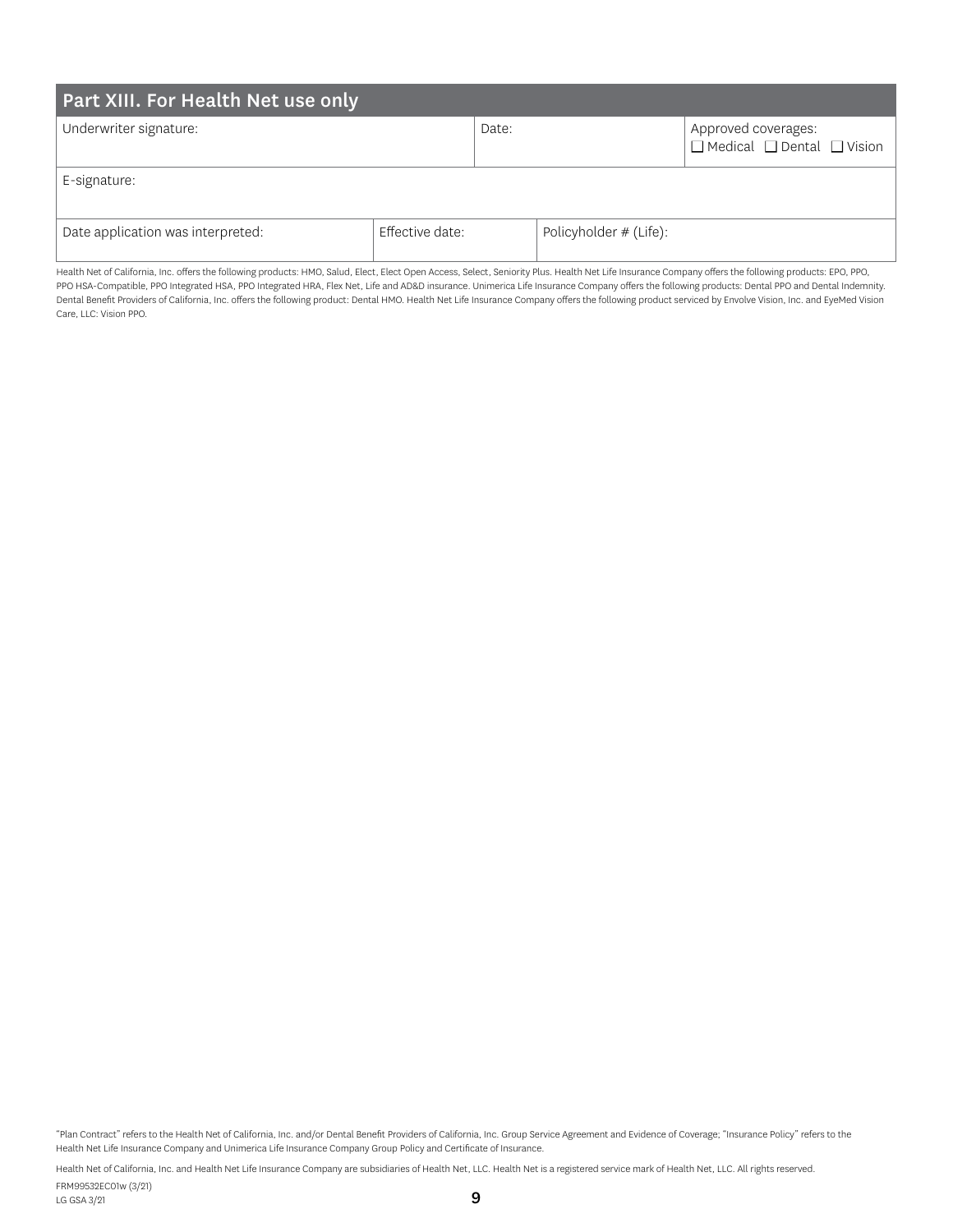

# Ensure Your Employees Understand Their Health Care Coverage

## SUMMARY OF BENEFITS AND COVERAGE TO ELIGIBLE AND COVERED PERSONS

## Affordable Care Act (ACA) requirement for employers that sponsor group health plans

As required by the ACA, health plans and employer groups must provide the *Summary of Benefits*  and Coverage (SBC)<sup>1</sup> to eligible employees and family members, who are:

- **•** currently enrolled in the group health plan, or
- **•** eligible to enroll in the plan, but not yet enrolled, or
- **•** covered under COBRA Continuation coverage.

Health Net is committed to ensuring compliance with all timing and content requirements with regard to the distribution of the SBC. To meet this goal, you are required to provide the SBC in the **exact and unmodified form**, including appearance and content, as provided to you by Health Net.

**Please follow the instructions below so you will know how to distribute the SBC.** 

## SBC form and manner

You may provide the SBC to eligible or covered individuals in **paper or electronic** form (i.e., email or Internet posting).

## *Paper SBC*

- **• If you provide a paper copy,** the SBC must be in the exact format and font provided by Health Net, and, as required under the ACA, must be copied on four double-sided pages.
- **• If you mail a paper copy,** you may provide a single SBC to the employee's last known address, unless you know that a family member resides at a different address. In that case, you must provide a separate SBC to that family member at the last known address.

## *Electronic SBC*

For covered individuals, you may provide the SBC electronically if certain requirements from the U.S. Department of Labor are met.2

- **• If you email the SBC,** you must send the SBC in the exact electronic PDF format provided to you by Health Net.
- **• If you post the SBC on the Internet,** you must advise your employees by email or paper that the SBC is available on the Internet and provide the Internet address. You must also inform your employees that the SBC is available in paper form, free of charge, upon request. You may use the Model Language below for an e-card or postcard in connection with a website posting of the SBC:

*(continued)* 

126 C.F.R. § 54.9815-2715; 29 C.F.R. § 2590.715-2715; and 45 C.F.R. § 147.200.

2Such requirements can be found at 29 C.F.R. § 2520.104b-1(c).

This document is provided to you as a customer courtesy and is not intended to be legal advice. Please consult with your own legal counsel to determine your responsibilities under the SBC regulations of the Affordable Care Act. FRM99532EC01w (3/21)